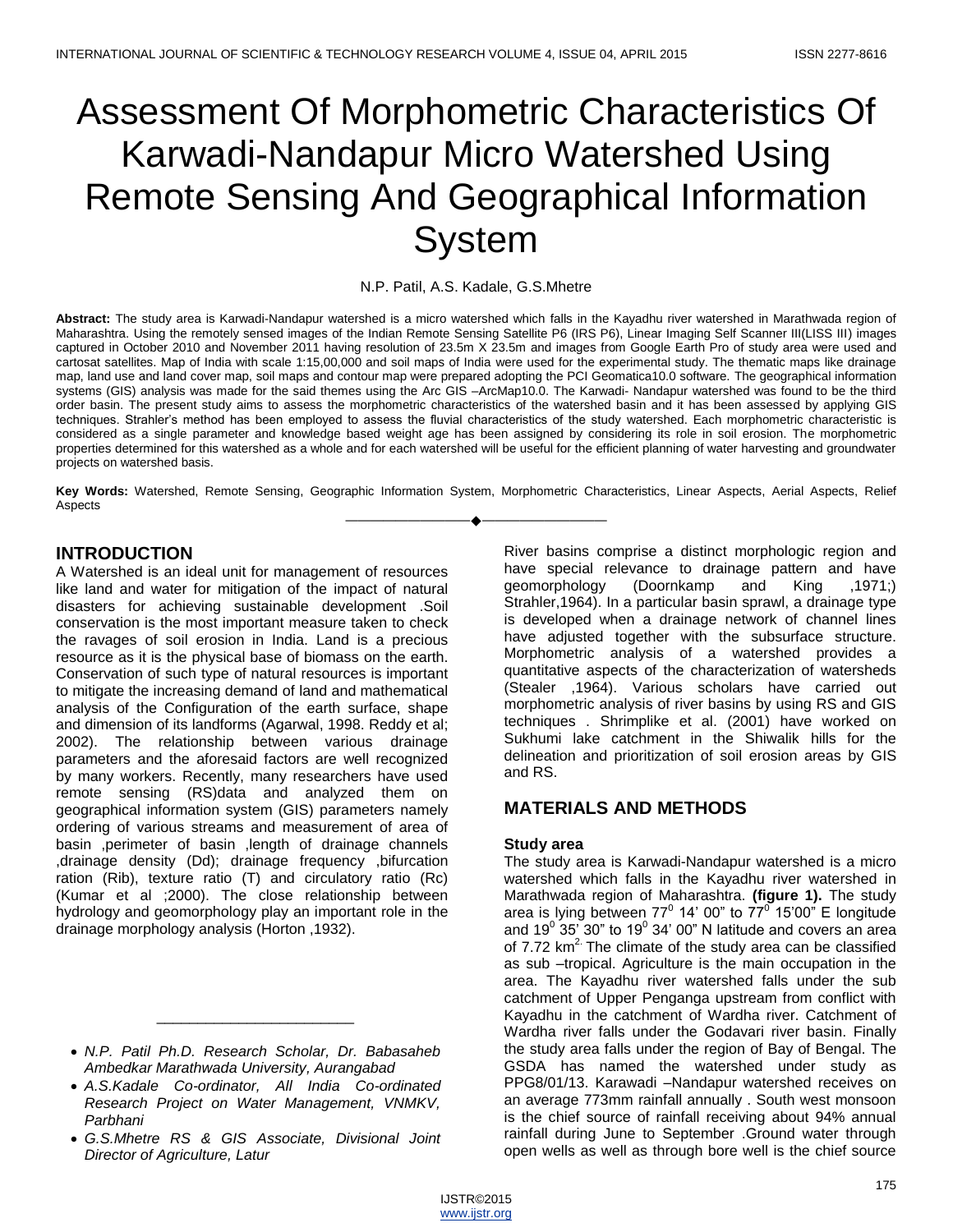of irrigation and drinking water. The upper reach of watershed is occupied by hilly areas with steep slopes in the range of 8-20 percent .Hill slopes are covered with the trees, shrubs , like teakwood, neem, and other local species in sparse density. Middle and lower portion of the watershed comprising of main nala course were not having definite deep soil , land use and drainage network , infiltration to the ground water was limited . Before implementation of soil and water conservation works, the ground water table of Karawadi –Nandapur watershed was declined tremendously. Ground water in the open wells and bore wells was available only up to the month of January. This was resulted in the imbalance between the demand of drinking and irrigation water and the supply. The farmers of Karawadi –Nandapur watershed were able to grow only one crop in Kharif season. The area under cultivation in Rabi season was very less and there was no crop cultivated during summer season before implementation of the watershed development programme.

# **CLIMATE`**

The watershed falls in the semi arid tropics with seasonal rainfall and high evaporative demands. The average annual rainfall is 773mm, the rainfall is uneven , erratic and varies from year to year . About 94 % of the total rainfall is received during the months from June to October and 6 % of the total rainfall received during the remaining months of the year . The mean maximum temperature of  $43^{\circ}$  C is normally recorded during April to June, while the minimum temperature of  $15^{\circ}$ C is normally recorded during December -January. During rainy season temperature varies from  $30^{\circ}$ C to  $35^{\circ}$ C with high relative humidity 75 to 90%. The sunshine hours are less because of cloudy weather in monsoon. During summer, the climate is mostly hot and dry with high evaporative demands. The RS and arc GIS software used for the study is PCI Geomatica 10.1 and Arc GIS –Arc Map 10.0. The satellite images of Indian Remote Sensing Satellite P6(IRSP6),Linear Imaging Self Scanner III (LISSIII) captured in October 2010 and November 2011 having resolution of 23.5\* 23.5\*m and images from Google Earth Pro of study area were used ,Map of India with scale 1:15,00,000 and soil maps of India were used for the experimental study. The thematic maps like drainage map, land use and land cover map, soil maps and contour map were prepared using Arc GIS –ArcMap10.0 IRS p6-LISS III. Based on visual interpretation of geo-coded and watershed atlas of All India Land Use Survey (AISLUS) the demarcation of watershed area was done in Kayadhu river basin. Digitization work has been carried out for analysis of watershed morphometric characteristics using GIS software (Arc GIS version :10.0). The order was given to each stream by following Stealer (1964) stream ordering technique .The attributes were assigned to the create the digital data base for drainage layer of the river basin. The map showing drainage pattern in the study area **(Figure 3)** was prepared .



*Fig 1: Base Map showing the drainage pattern of Karwadi-Nandapur Micro-watershed*

# **RESULTS AND DISCUSSION**

The GIS analysis of the land use showed that area of 17.48,17,82,33,32, and19 %were under water body ,wasteland ,built up agriculture and forest , respectively .The GIS analysis showed that 25.92, 5.19, 37.80,5.27and 36.27% area is having soil type of clayey, skeletal clayey ,fine montmorillonitic , fine loamy and loamy ,respectively .It was seen that the fine soil exist in major part of the basin .It could be seen that the major land area of the basin is having the slope less than 1%. The land slope of the basin in different watershed varied from 0 to 50%. The contour values in the basin varied from 0 to 605m. The large difference in the contour of the basin indicated hilly ranges, while wider spacing indicates flat topography. Drainage patterns of stream network from the basin have been observed as mainly dendrite type which indicates the homogeneity in texture and lack of structural control.

# **Linear aspects of the watershed**

Linear aspects of the watershed related to the channel patterns of drainage network where in the topological characteristics of the stream network system is analyzed. The parameters such as stream order, number of overland flow and stream length ratio are taken into account for the present study and results have been discussed. This study area is a 3<sup>fd</sup> order drainage basin covering an area of 7.7289 km<sup>2</sup>. The total number of 27 streams were identified of which 20, 6 and 1 were  $1^{\text{st}}$ ,  $2^{\text{nd}}$  and  $3^{\text{rd}}$  order streams respectively . The lesser amount of stream order indicates higher permeability and infiltration in the micro watersheds. The total length of the  $1<sup>st</sup>$  order is stream is highest that is 9.7249 km and that of  $2^{nd}$  order 6.2909 km and the length of 3<sup>rd</sup> order stream is 2.8925 km respectively. Generally, the higher the order, the longer the length of stream is noticed in nature. Longer length of stream is advantageous over the shorter length, in that the former collects water from wider area and greater option for construction of a bund along the length; the lower stream lengths are likely to have lower runoff (Chitra *et al.* 2011)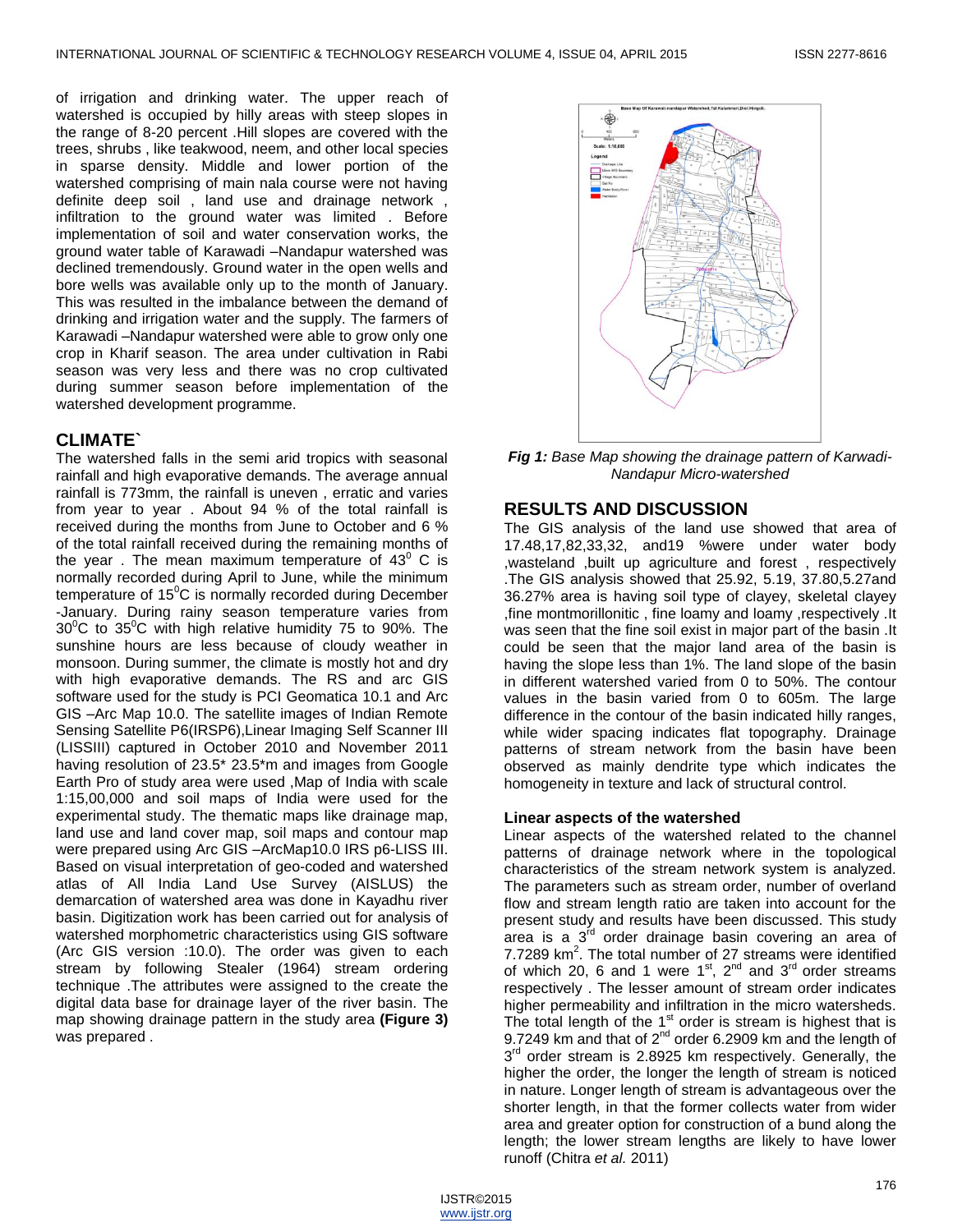## **Bifurcation ratio (Rb):**

The  $R_b$  was computed using Horton's law of stream numbers (Horton, 1945) which was stated as, "the number of stream segments of each order form an inverse geometric sequence with order number".

$$
Rb = \frac{Nu}{Nu + 1}
$$

**Where** 

 $N_{\text{u}}$  = number of segments of order 'u'  $N_{u+1}$ = number of segments of higher order 'u+1.

In general, the value of  $R<sub>b</sub>$  normally varies in between 2 to 5 and tend to be more for elongated basins (Beaumont, 1975), and it is a useful index for hydrograph shape for watershed similar in other respect. High value of  $R<sub>b</sub>$  might be expected in region of steeply dipping rock strata. An elongated basin is likely to have high  $R_b$  whereas a circular basin is likely to have low  $R_b$ . The analysis of bifurcation ratio value shows that the watershed possesses well developing drainage network as the bifurcation ratio ranges between 3.33 to 6.0 that is a medium value. The watershed is neither elongated nor circular in shape. The shape of watershed is more or less like a polygon.

#### **Stream Length ratio**

The value of stream length ratio ranges widely between 2.156 to 2.759 which show the early stage of maturity of the watershed.

# **Horton `s law of stream numbers**

The number order relationship can be best explained by Horton's law of stream numbers which states that " the number of stream segments of successively lower orders in a given basin tend to form a geometric series beginning with the single segment of the highest order and increasing according to constant bifurcation ratio ."

#### **Horton`s law of stream length**

The cumulative mean lengths of stream segments of succeeded higher orders increase in geometrical progression starting with the mean length of the 1<sup>st</sup> order segments with constant length ratio.

# **Length of overland flow**

Length of overland flow is defined as the length of flow path, projected to the horizontal, non –channel flow from point on the drainage divide to appoint on the adjacent stream channel. The length of overland flow for watershed is 0.8392 km. The watershed having length of overland flow greater than 0.25 are under very less structural disturbance, less runoff condition and having higher overland flow.

#### **Aerial aspects of the watershed**

The parameters which are governed by the area of the drainage basin are classified as the aerial aspects of the basin .The aerial parameters include drainage density , stream frequency , elongation ratio, form factor , circularity ratio, compactness coefficient and drainage texture have been identified and results have been given in Table 2.

#### **Drainage density**

It was estimated as the ratio of total length of channels of all orders in the basin to the drainage area of the basin. Horton **(1964)** has introduced drainage density (Dd) as an expression to indicate the closeness of spacing of channels. The drainage density of the watershed is 0.5958  $km/km<sup>2</sup>$  which come under low drainage density of highly permeable subsoil material which is under dense vegetative cover and where the relief is low. The watershed which falls under low drainage density (<2  $\text{Km/Km}^2$ ) indicate that the region has highly permeable subsoil and dense vegetation cover. (Sethupathi et.al.2011).

## **Stream frequency**

The stream frequency is defined as the total number of stream segment of all order per unit area. The stream frequency for the watershed is 0.0349. It is low due to permeable rocks, the surface runoff is low and infiltration capacity is high within in the study area (Chitra et. al., 2011). The stream frequency of the study area shows direct relation with the drainage density which indicates that the stream population increases with the increase of drainage density (Rao et. al., 2011)

# **Elongation ratio**

It is defined as the ratio between the diameter of a circle  $(d<sub>c</sub>)$  with the same area as the basin and maximum basin length  $(L_b)$ . The value of R<sub>e</sub> approaches to 1 as shape of the basin approaches to a circle and it varies from 0.6 to 1.0 over a wide variety of climatic and geologic regimes. Typical values of  $R<sub>e</sub>$  are close to 1 for areas of very low relief and varies between 0.6 to 0.9 for regions of strong relief and steep ground slope. The elongation ratio was estimated by using equation …..

$$
Re = \frac{2\sqrt{A/\pi}}{Lb}
$$

$$
Re = \frac{dc}{Lb}
$$

It is the ratio of diameter of the circle of the same area in the basin to the maximum basin length. The elongation ratio  $(R_e)$  for the watershed is 0.7844 indicating the watershed is less elongated in nature.

#### **Form factor**

The ratio of basin area to the square of basin length is called the form factor. The form factor for the study area is 0.483. The low value indicates that watershed is having flatter peak flow for longer duration. The watersheds which are circular in shape showing less side flow for shorter duration and high main flow for longer duration. The watershed which is a oblong in shape , indicating that it will have a flatter peak flow for longer duration are easier to manage than from the circler basin (Chitra et. al., 2011).

#### **Circularity ratio**

Circularity ratio is the ratio of the basin area to the area to the area of a circle having the same circumference perimeter as the basin .The circularity ratio for watershed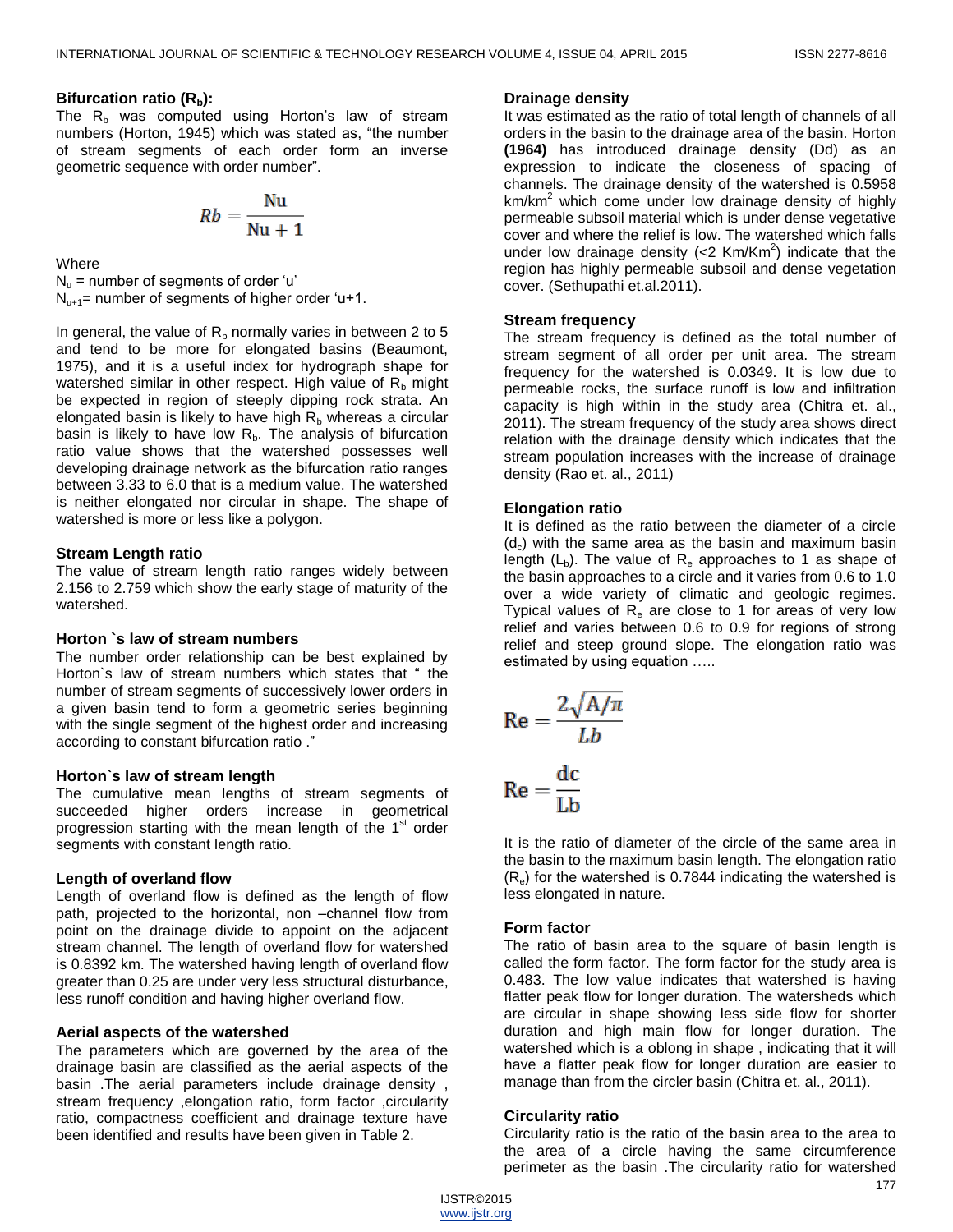under study 0.7355 indicating that the watershed is oblong in shape with low discharge of runoff and highly permeability of the subsoil condition (Miller,1953).

## **Drainage texture**

It is total number of stream segments of all ordered per perimeter of the watershed area. The texture ratio for watershed is 3.493. For watershed the value of drainage texture it is greater than 8 indicating very fine texture indicating higher runoff potential of the watershed. ,while the watershed having medium value is moderate in nature .The watershed having the lower value is coarser in nature indicating less runoff potential (Smith,1950).

## **Relief aspects of the watershed**

The relief aspects of drainage basin are also important in water resources studies. The character of the distribution of slope, angles sampled over the whole basin depends on the height distribution within it Relief aspects like relief, relative relief, relief ratio, channel slope and ground slope were measured.

#### **Basin Relief**

It is defined as the elevation difference between the reference points located in the drainage basin. Relief of the watershed area is 0.0805km. The study watershed area is of low relief region as it is less than 0.3 km. The low relief value indicates high gravity of water flow as well as high infiltration rate and low runoff conditions. The high relief value indicates low gravity of water flow as well as infiltration into the ground and high runoff conditions.

#### **Relief ratio**

It is the ratio of the horizontal distance on which relief was measured .The relief ratio for basin is 0.02014. It was noticed that the higher values of relief ratio indicated steep slope and high relief, while the lower values in case of the study watershed area indicated the presence of basement rocks that are exposed in the form of small ridges and mounds with lower degree of slope. (GSI, 1981).

#### **Relative relief**

It is the ratio of relief the perimeter of basin. It is an important morphometric variable used for the overall assessment of morphological characteristics of terrain (Suresh, 2002). The relative relief for watershed is 0.007.The study watershed area is having lower relative relief indicating the lowest runoff potential.

# **Channel slope**

For watershed, the channel slope is 0.0175 km/km. The higher channel slopes in watershed indicated less time of concentration that is peak flow occur in short time. While lower channel slope in watershed indicated less peaked flow for longer duration .Therefore, while constructing the water harvesting structures on higher channel of study watershed, the outlet and the rest components like headwall, sidewall and wing wall should also be of higher height for the designed storage capacity (Suresh ,2002). The drop structures in series in the channels of this watershed are recommended.

#### **Ground slope**

It is the product of drainage density and relief of the basin (Suresh ,2002). For watershed ,it is obtained as 0.0480 km/km. The higher ground slopes incase of upper reach of the watershed area indicates lower time of concentration of overland flow .Also, the possibilities of soil erosion will be higher in the watershed basin.

#### **Ruggedness Number**

It is the product of the basin relief and drainage density. The ruggedness number of the basin is 0.048. The low value of ruggedness number indicates low erosion intensity in the basin.

## **Conclusion**

One of the purposes of fluvial morphometry is to derive information in quantitative form about the geometry of the fluvial system that can be correlated with hydrologic information. Usually, the morphometric analysis is a prerequisite to any hydrological study. The watershed is having low drainage density due to presence of highly permeable subsoil material which is under dense vegetation and the relief is low. The development of stream segments in the watershed area is more or less affected by rainfall. The present study demonstrates the usefulness of GIS for the morphometric properties determined for this watershed will be useful for the sound planning of water harvesting and groundwater recharge projects on watershed basis.

#### **Table No. 1: Linear Aspects of the Basin** Stream Details of the Karwadi- Nandapur Watershed

| <b>Stream Order</b>      | No. of<br><b>Streams</b> | <b>Total Length</b><br>of Stream<br>(m) | Ave. length<br>of stream<br>(m) |
|--------------------------|--------------------------|-----------------------------------------|---------------------------------|
|                          | 20                       | 9724.93                                 | 486.24                          |
|                          |                          | 6290.90                                 | 1048.48                         |
| ◠                        |                          | 2892.50                                 | 2892.50                         |
| <b>Bifurcation Ratio</b> |                          | 3.33 to 6.0                             |                                 |
| Stream Length Ratio      |                          | 2.156 to 2.759                          |                                 |

#### **Table No.2: Aerial aspects of the basin**

| <b>Characteristics</b>  | <b>Values</b> |
|-------------------------|---------------|
| Drainage Density        | 0.5958        |
| <b>Stream Frequency</b> | 0.0349        |
| Circulatory Ratio       | 0.7355        |
| Form Factor             | 0.4830        |
| <b>Elongation Ratio</b> | 0.7844        |
| <b>Drainage Texture</b> | 3.4930        |

#### **Table No.3: Relief aspects of the basin**

| <b>Characteristics</b> | <b>Values</b> |
|------------------------|---------------|
| Relief Km              | 0.0805        |
| <b>Relief Ratio</b>    | 0.0201        |
| <b>Relative Relief</b> | 0.0070        |
| Channel Slope (Km/Km)  | 0.0175        |
| Ground Slope (Km/Km)   | 0.0480        |
| Ruggedness Number      | 0.0480        |